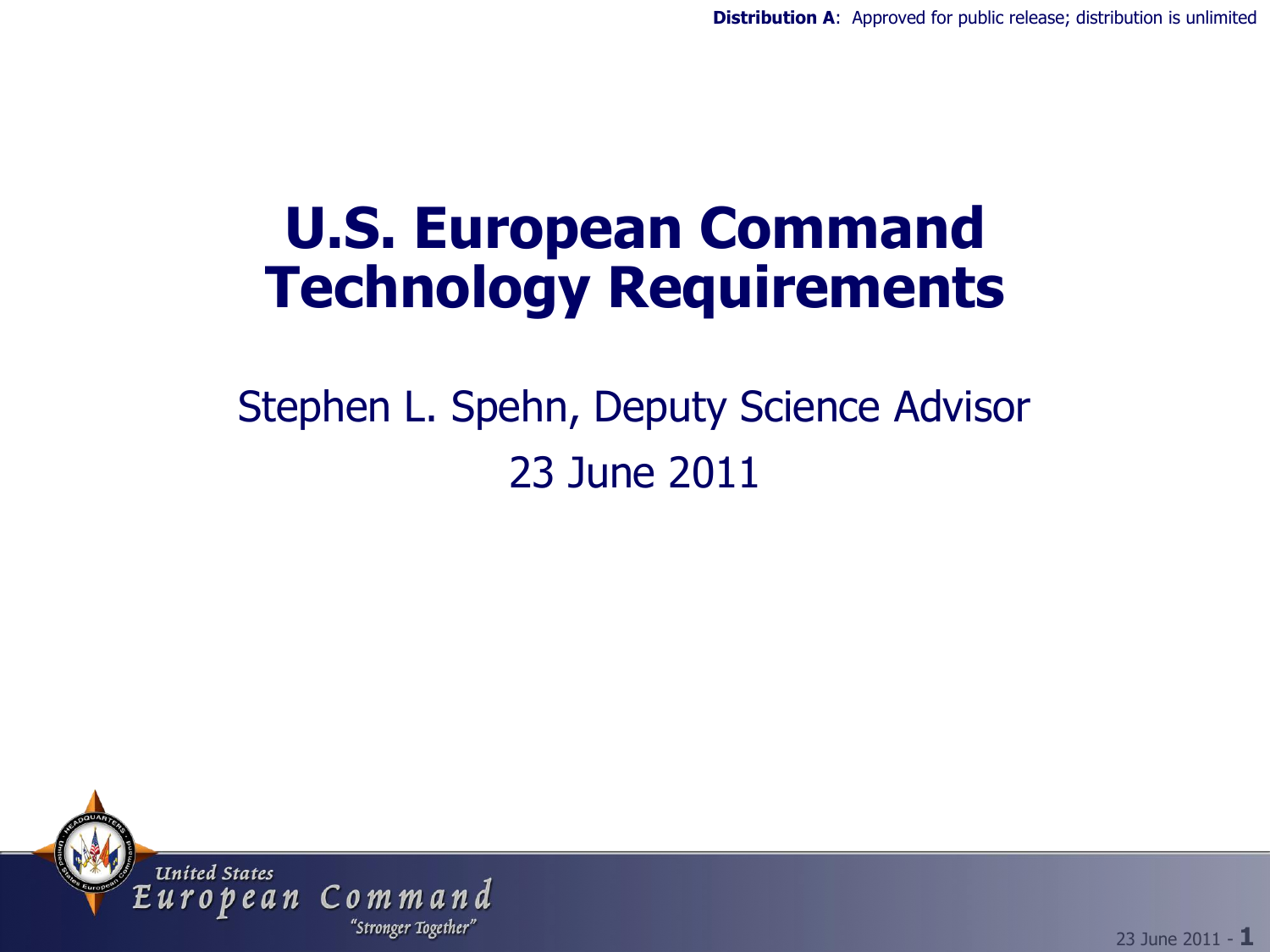

- Defend the Homeland forward and support U.S. strategic interests
	- Maintain ready forces for global operations
	- Secure strategic access and enable global freedom of action
	- Enhance trans-Atlantic security through support of NATO
	- Promote regional stability

"Stronger Together'

• Counter terrorism

uropean Command

#### Building Partner Capacity is essential to all our efforts



**United States**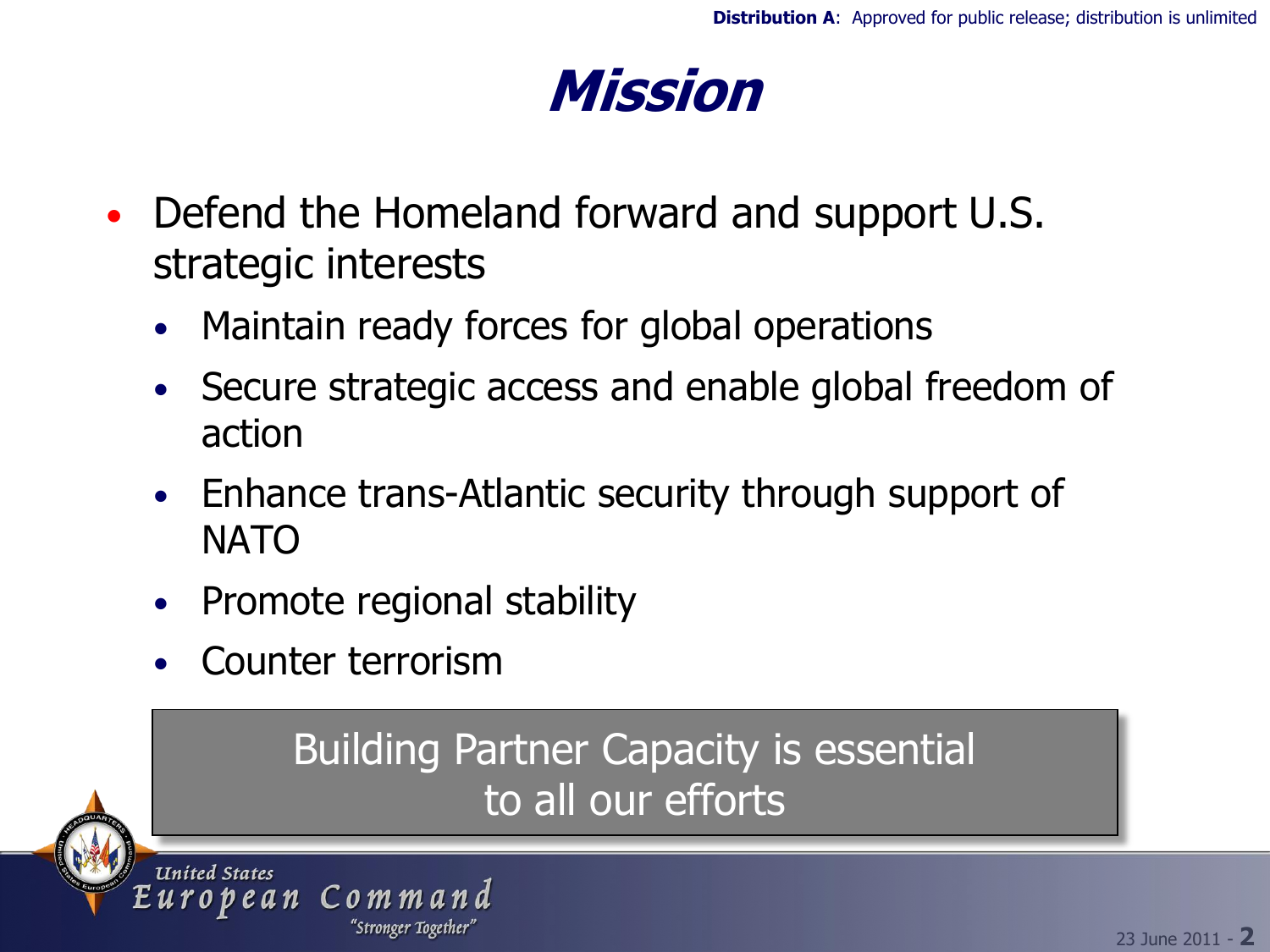# **Technology Solutions**

- EUCOM needs innovative technology solutions to emerging and persistent security concerns
- These solutions may involve non-traditional partnerships executing on accelerated schedules
- These partnerships will need to include:
	- Government agencies with equities in the problem
	- Prime contractors with success in DoD acquisition
	- Small technology providers that are adaptive and agile
	- A coordinating entity to bring it all together

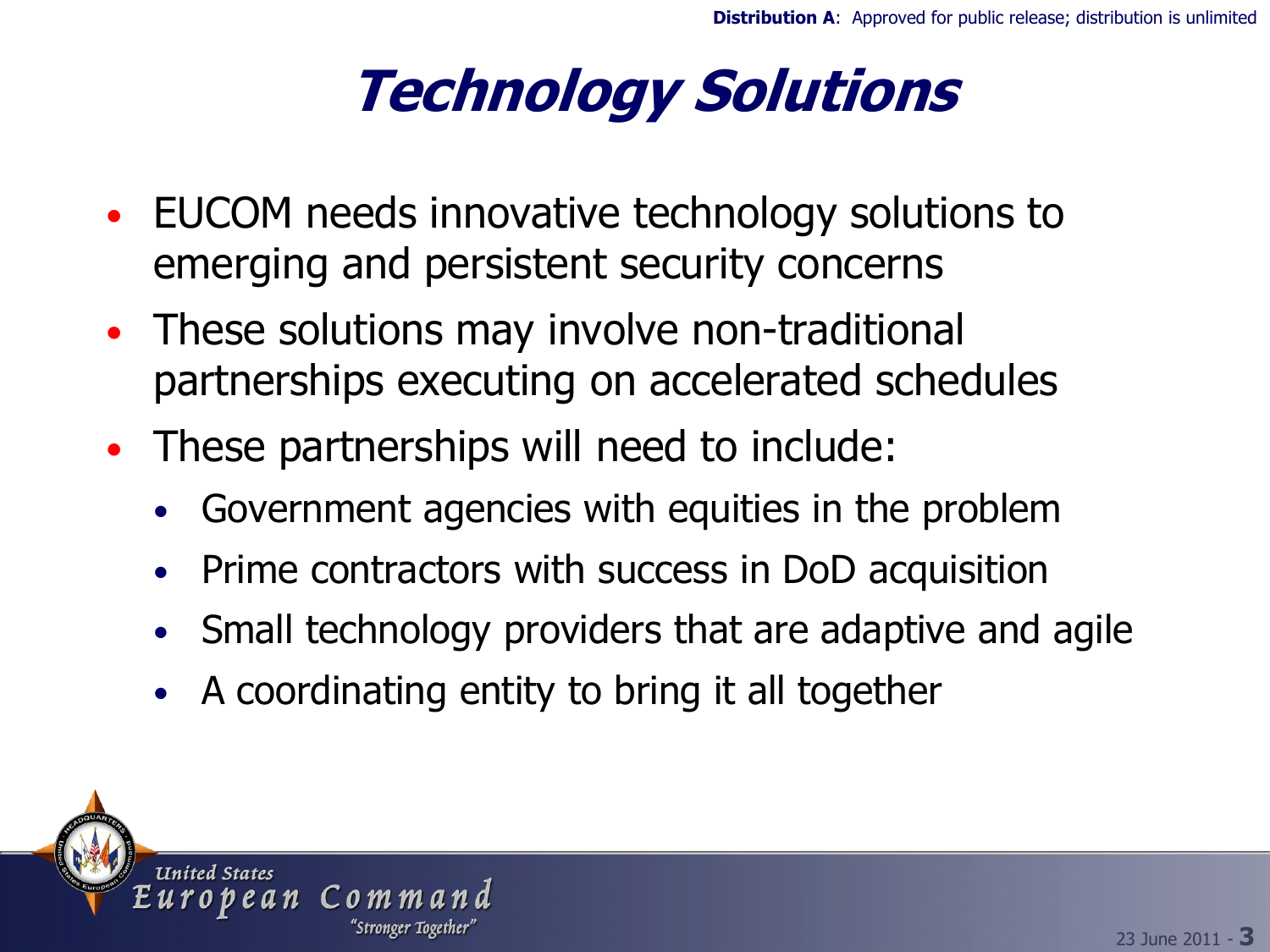#### **Technologies of Interest (1 of 8)**

- Building Partner Capacity
	- Multi-modal collaboration tools using non-proprietary software that adheres to internationally recognized open standards and is free of ITAR restrictions
	- Cross-language tools that support mixed-mode collaboration
	- Portable, renewable power generation, storage, and distribution to self-configuring grids

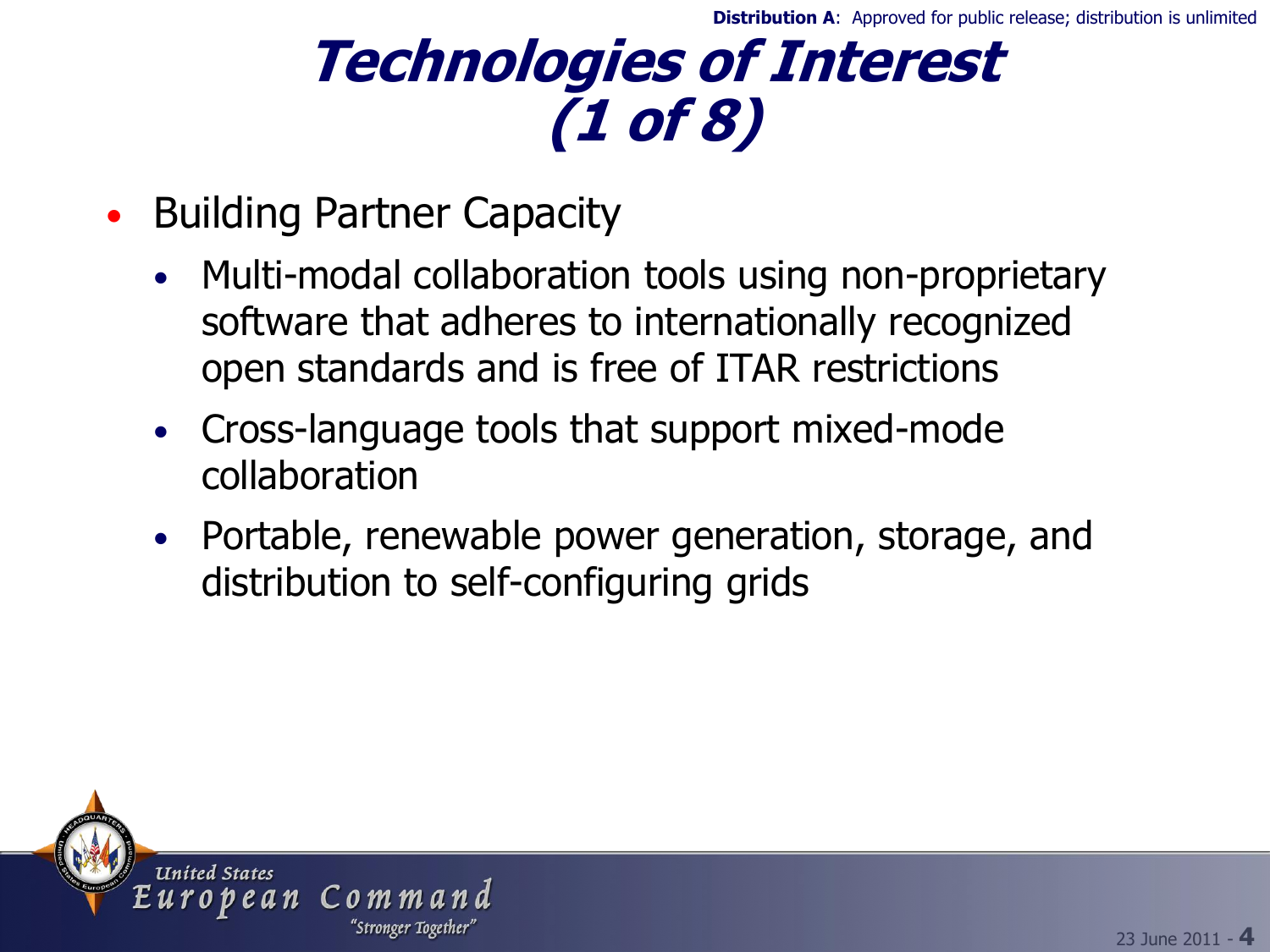#### **Technologies of Interest (2 of 8)**

- Information Sharing
	- Cross-domain VTC
	- Dynamic language translation for chat and HTML sites
	- Advanced modeling for decision-support of environmental areas of regional interest
- Socio-Cultural and Regional Awareness
	- Large data-volume collection and visualization capability across all classifications and specified taxonomies, with modeling & simulation to project alternative futures

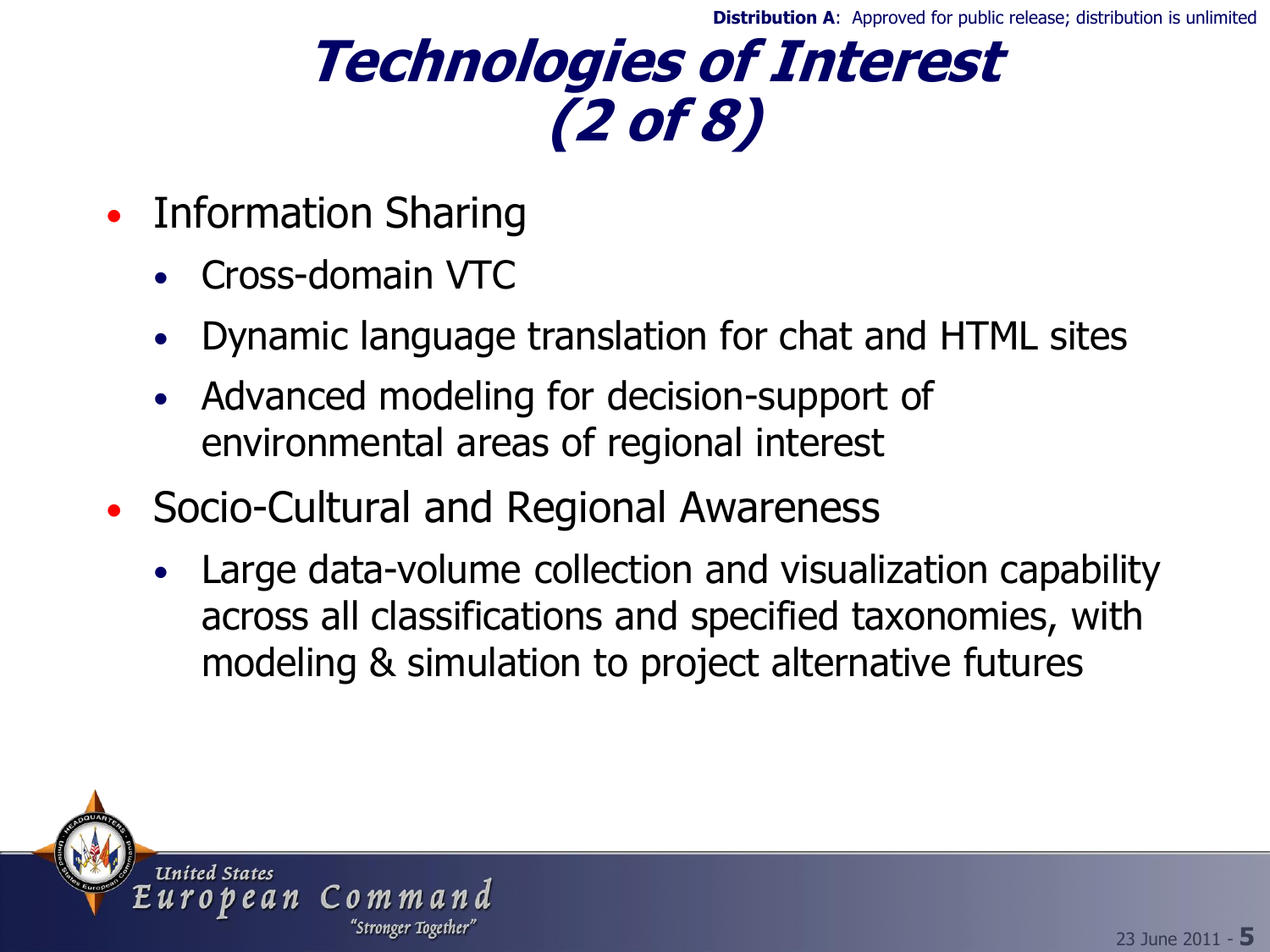#### **Technologies of Interest (3 of 8)**

- Non-Lethal Weapons (NLW)
	- Halt or disable personnel out to 300 meters
	- Halt or disable
		- Ground vehicles up to 500 meters
		- Surface maritime vessels up to 850 meters
	- Enhance high energy lasers and high powered microwaves to provide NLW capability
		- Smaller size
		- Lower weight
		- Less power

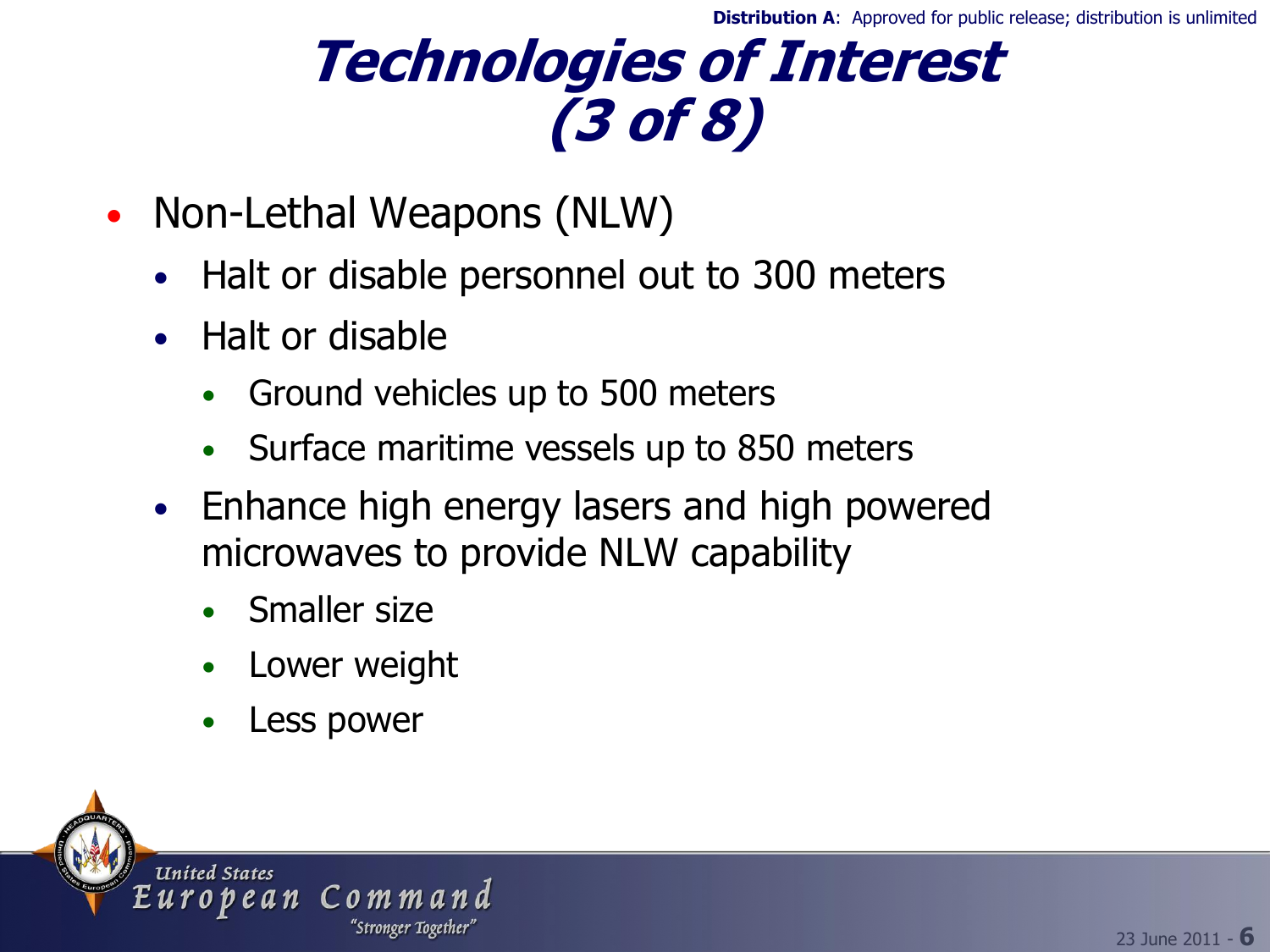## **Technologies of Interest (4 of 8)**

- **Biometrics** 
	- High-volume, multi-national biometrics matching capability providing firewalled query access to participating nations' biometrics databases with broad category match indications
	- Advanced biometric identification capability to include: facial; voice; iris; and long-distance, high-speed DNA
	- Infrastructure for sharing biometric information

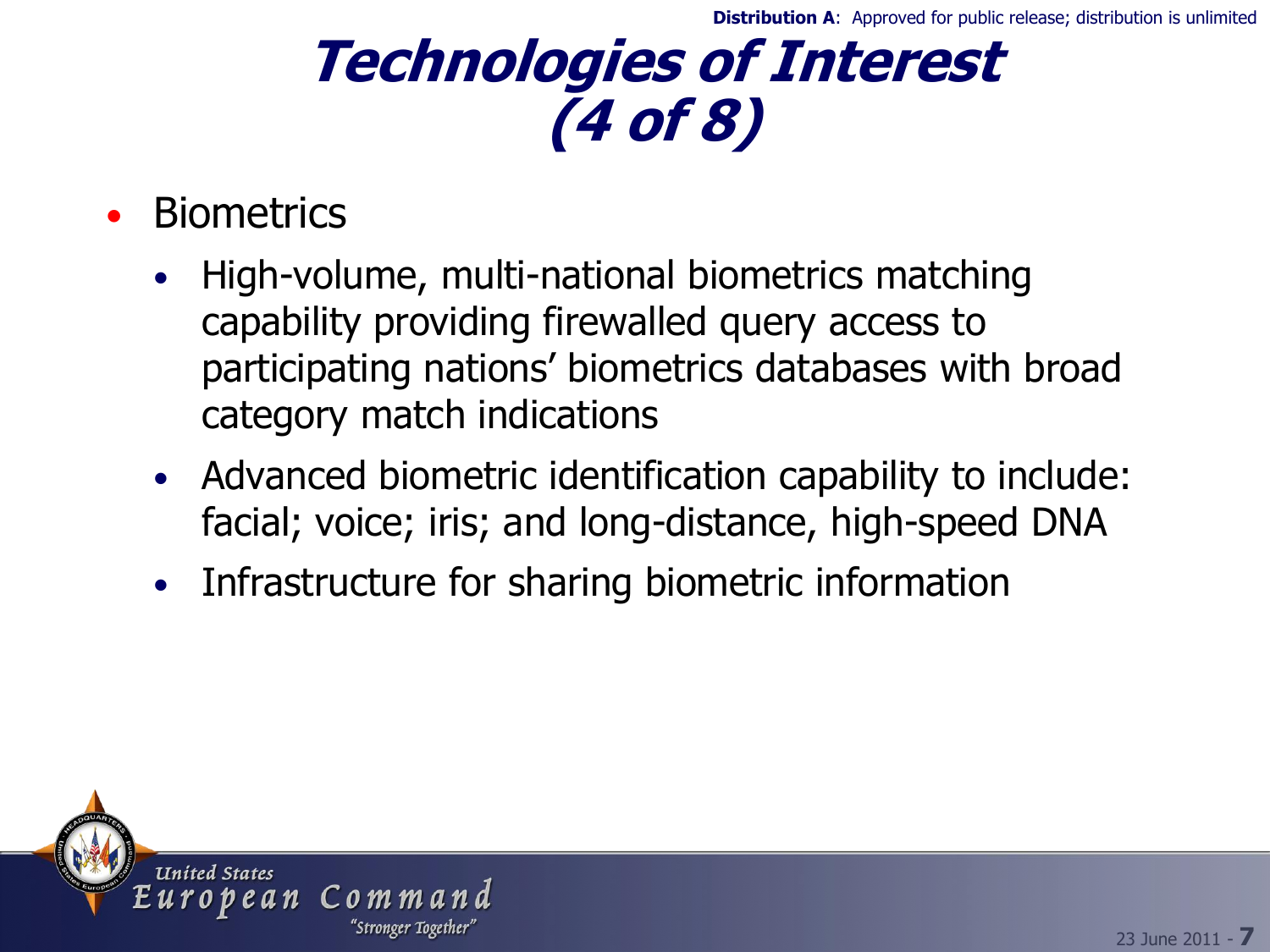**Distribution A:** Approved for public release; distribution is unlimited

#### **Technologies of Interest (5 of 8)**

- Persistent ISR
	- Low cost
	- Small logistics tail
	- Minimal operational manpower
	- Expendable equipment
	- Day/night and all-weather
	- Automated processing
	- In-theater tasking

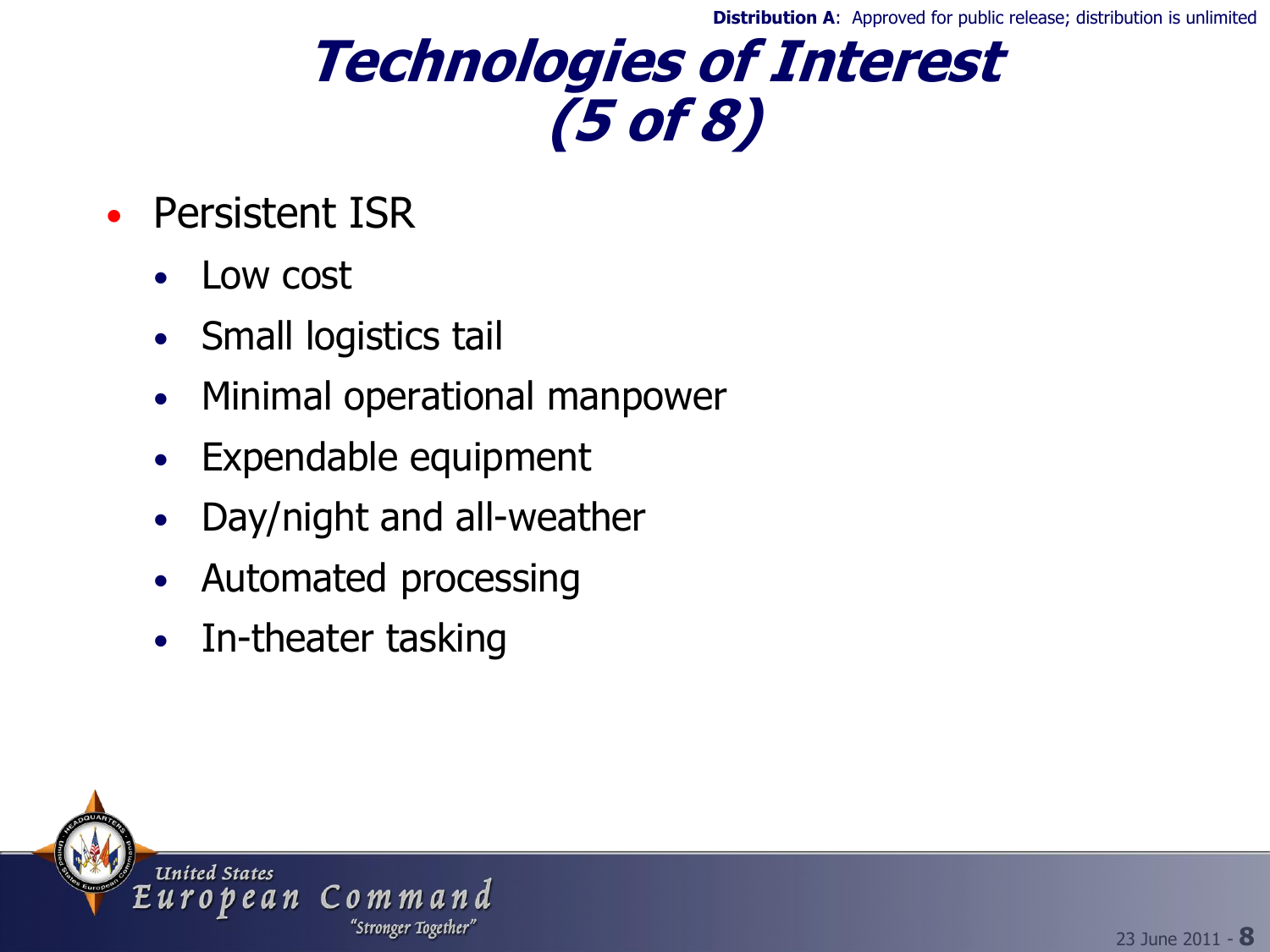## **Technologies of Interest (6 of 8)**

- Enhanced Logistics Capabilities
	- Point of Need Delivery
		- Reduced requirements for supporting infrastructure
		- Reduced dependence on foreign oil
	- Hybrid Airships
		- **Green efficiency**
		- **Heavy Lift**
		- Avoid logistics choke points
		- Outsized cargo
		- ISR capabilities

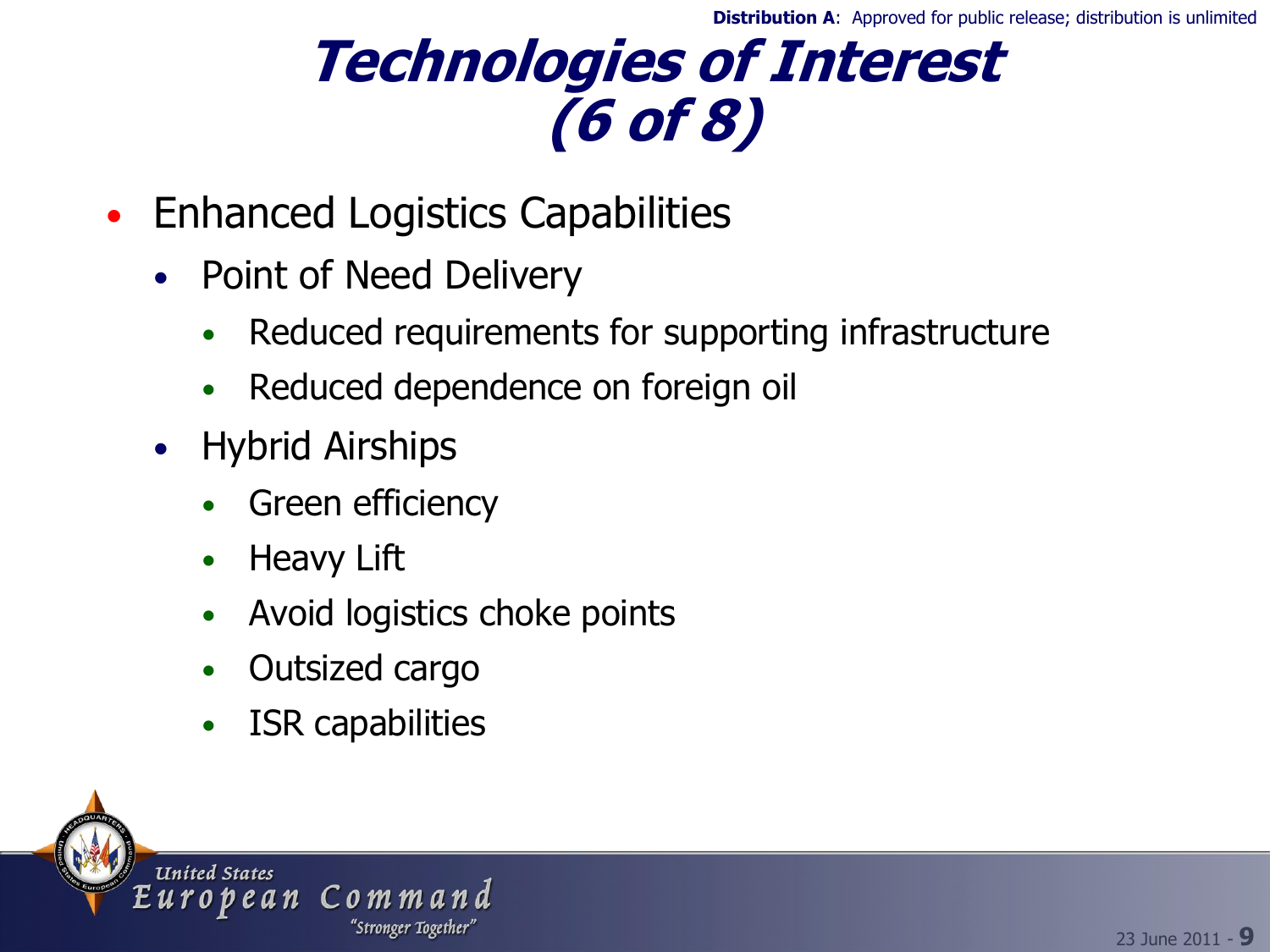## **Technologies of Interest (7 of 8)**

- Cyberspace Domain Awareness
	- Enhanced ability to monitor and influence network operation
	- Increased cyber intelligence, surveillance, and reconnaissance
	- Greater information assurance
	- Reduced reaction time

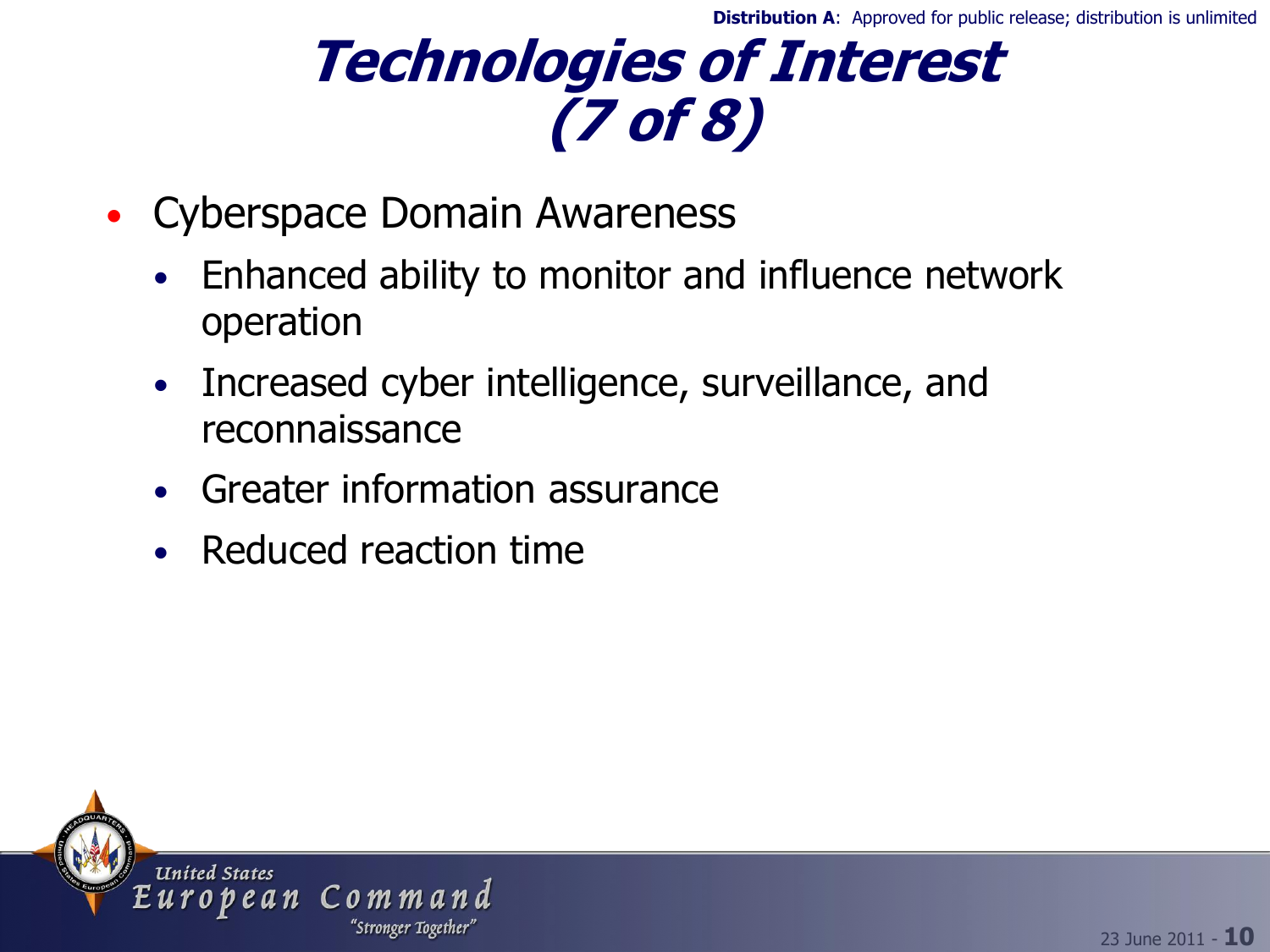#### **Technologies of Interest (8 of 8)**

- Technology Enablers
	- Low-cost, configurable, multi-purpose small satellites
	- Low-cost small satellite launch platforms
	- Long-life, high-density power storage and management at all levels: from individual soldier through theater
	- Precision location and navigation independent of GPS